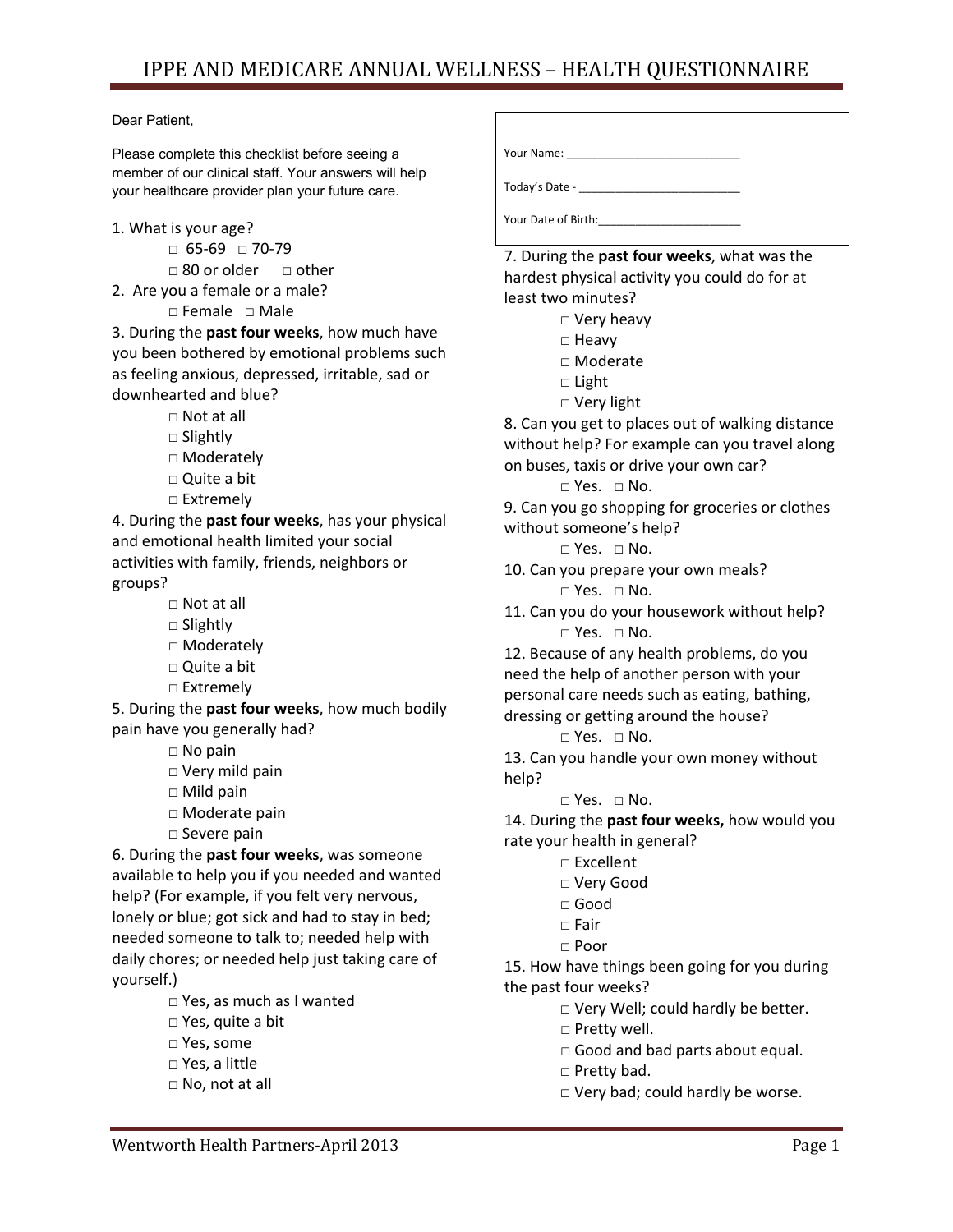## IPPE AND MEDICARE ANNUAL WELLNESS – HEALTH QUESTIONNAIRE

16. Are you having difficulties driving your car? □ Yes, often. □ Sometimes.  $\Box$  No. □ Not applicable, I do not use a car. 17. Do you always fasten your seat belt when you are in a car? □ Yes, usually. □ Yes, sometimes.  $\square$  No. 18. Have you fallen two or more times in the past year?  $\square$  Yes.  $\square$  No. 19. Are you afraid of falling? □ Yes. □ No. 20. Are you a smoker?  $\Box$  No. □ Yes, and I might quit. □ Yes, but I'm not ready to quit. 21. During the **past four weeks**, how many drinks of wine, beer, or other alcoholic

beverages did you have?

 $\Box$  10 or more drinks per week.

- □ 6‐9 drinks per week.
- □ 2‐5 drinks per week.
- □ One drink or less per week.
- □ No alcohol at all.

22. Do you exercise for about 20 minutes three or more days a week?

□ Yes, most of the time.

□ Yes, some of the time.

 $\Box$  No, I usually do not exercise this much.

23. Have you been given any information to help you with the following:

> Hazards in your house that might hurt you?

□ Yes □No

Keeping track of your medications? □ Yes □No

25. How often do you have trouble taking medications the way you have been told to take them?

□ I do not have to take medications.

 $\Box$  I always take them as prescribed.

□ Sometimes I take them as prescribed.

□ I seldom take them as prescribed.

26. How confident are you that you can control and manage most of your health problems?

- □ Very Confident.
- □ Somewhat confident.
- □ Not very confident.
- □ I do not have any health problems.
- 27. What is your race? (Check all that apply) □ White.
	- □ Black or African American.
	- □ Asian.
	- □ Native Hawaiian or Other Pacific Islander.
	- □ American Indian or Alaskan Native.
	- □ Hispanic or Latino origin or descent. □ Other.

28. How often during the past four weeks have you been bothered by any of the following problems?

|                             | Never | Seldom | Sometimes | Often | Always |
|-----------------------------|-------|--------|-----------|-------|--------|
| Falling or dizzy            |       |        |           |       |        |
| when standing up            |       |        |           |       |        |
| <b>Sexual Problems</b>      |       |        |           |       |        |
| Trouble eating well         |       |        |           |       |        |
| Teeth or denture            |       |        |           |       |        |
| problems                    |       |        |           |       |        |
| Problems using the          |       |        |           |       |        |
| telephone                   |       |        |           |       |        |
| <b>Tiredness or fatigue</b> |       |        |           |       |        |

Form reviewed with patient and appropriate documentation made in the health record.

Date: Initials:\_\_\_\_\_\_\_\_\_\_\_\_\_\_

The contents of this Medicare Wellness Checkup are derived from

http://www.HowsYourHealth.org; Copyright 2012

The Trustees of Dartmouth College and FNX Corporation. Reprinted by permission. Physicians may duplicate for use in their own practices.